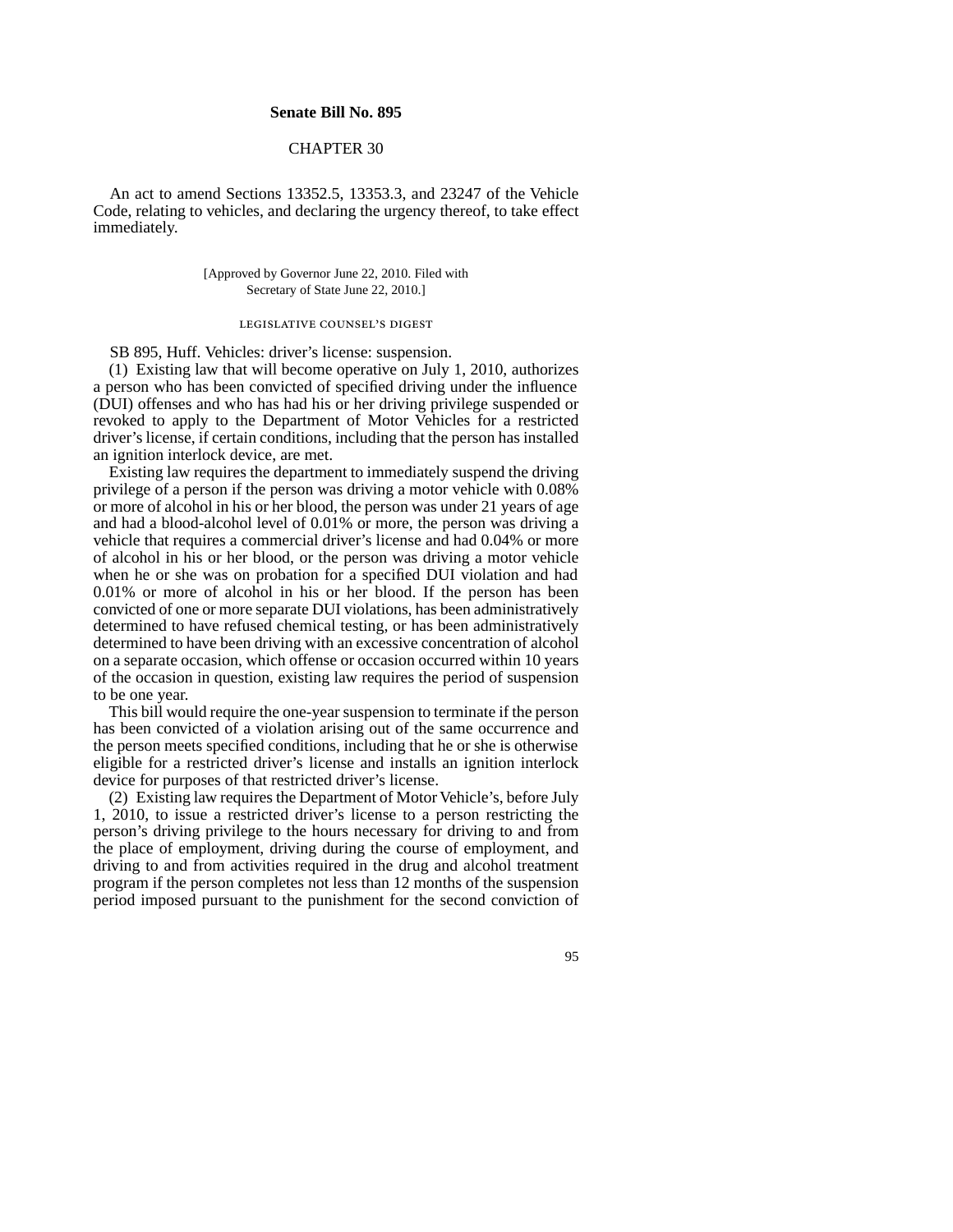driving under the influence where the conviction is related to driving under the influence of alcohol beverage only and satisfies other requirements. Existing law requires the department, on or after July 1, 2010, to issue the restricted driver's license if the person completes not less than 90 days of the suspension period and satisfies other requirements.

This bill would instead require the department, on or after July 1, 2010, to issue a restricted driver's license only if the person has completed not less than 12 months of the suspension period.

(3) This bill would declare that it is to take effect immediately as an urgency statute.

#### *The people of the State of California do enact as follows:*

SECTION 1. Section 13352.5 of the Vehicle Code, as amended by Section 2 of Chapter 193 of the Statutes of 2009, is amended to read:

13352.5. (a) The department shall issue a restricted driver's license to a person whose driver's license was suspended under paragraph (3) of subdivision (a) of Section 13352, if all of the following requirements have been met:

(1) Proof satisfactory to the department of enrollment in, or completion of, a driving-under-the-influence program licensed pursuant to Section 11836 of the Health and Safety Code, as described in subdivision (b) of Section 23542 has been received in the department's headquarters.

(2) The person submits proof of financial responsibility, as described in Section 16430.

(3) The person completes not less than 12 months of the suspension period imposed under paragraph (3) of subdivision (a) of Section 13352. The 12 months may include credit for any suspension period served under subdivision (c) of Section 13353.3.

(4) The person pays all applicable reinstatement or reissue fees and any restriction fee required by the department.

(b) The restriction of the driving privilege shall become effective when the department receives all of the documents and fees required under subdivision (a) and shall remain in effect until the final day of the original suspension imposed under paragraph (3) of subdivision (a) of Section 13352, or until the date all reinstatement requirements described in Section 13352 have been met, whichever date is later.

(c) The restriction of the driving privilege shall be limited to the hours necessary for driving to and from the person's place of employment, driving during the course of employment, and driving to and from activities required in the driving-under-the-influence program.

(d) Whenever the driving privilege is restricted under this section, proof of financial responsibility, as defined in Section 16430, shall be maintained for three years. If the person does not maintain that proof of financial responsibility at any time during the restriction, the driving privilege shall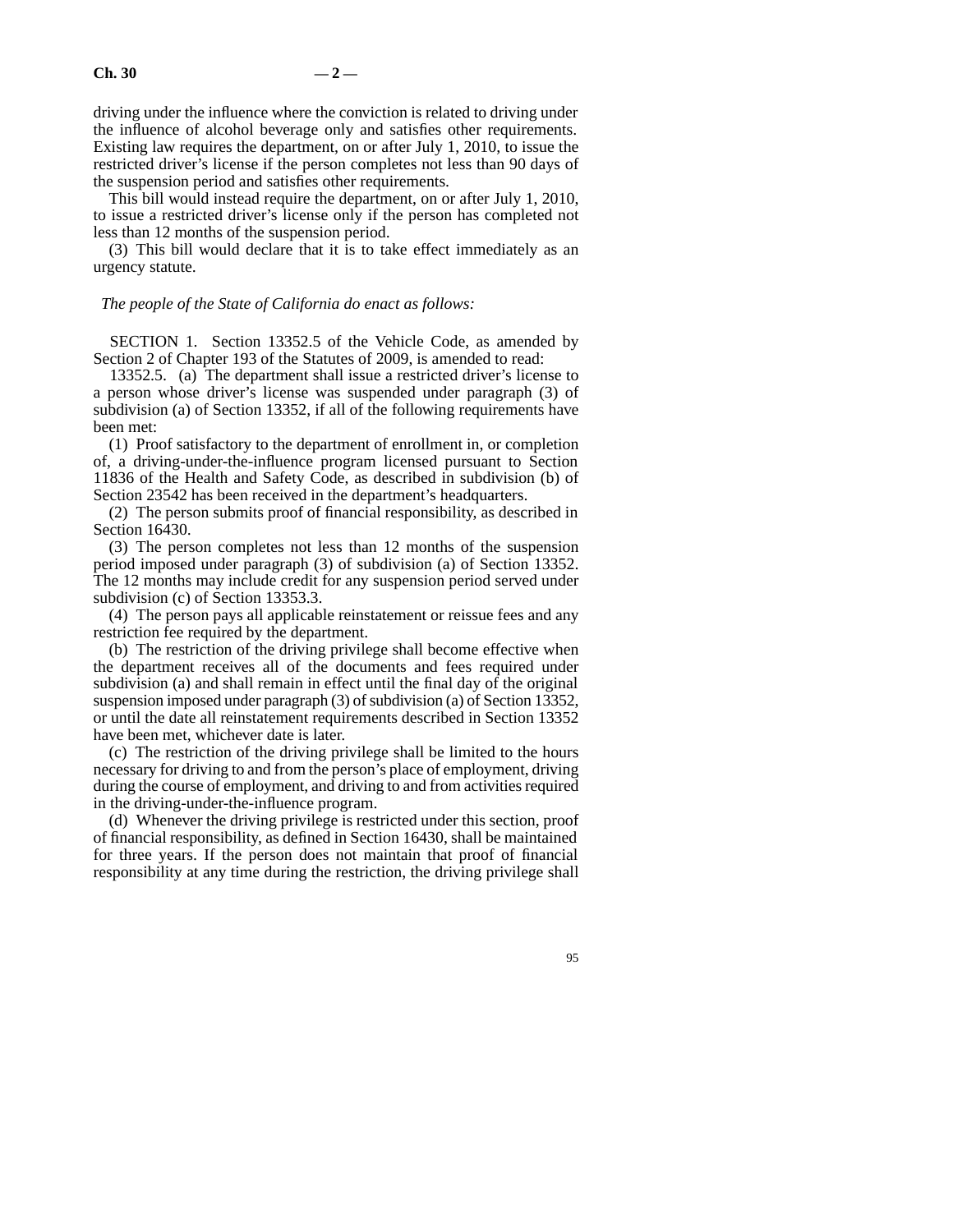be suspended until the proof required under Section 16484 is received by the department.

(e) For the purposes of this section, enrollment in, participation in, and completion of an approved program shall be subsequent to the date of the current violation. Credit shall not be given to any program activities completed prior to the date of the current violation.

(f) The department shall terminate the restriction imposed pursuant to this section and shall suspend the privilege to drive under paragraph (3) of subdivision (a) of Section 13352 upon receipt of notification from the driving-under-the-influence program that the person has failed to comply with the program requirements.

(g) If, upon conviction, the court has made the determination, as authorized under subdivision (b) of Section 23540 or subdivision (d) of Section 23542, to disallow the issuance of a restricted driver's license, the department shall not issue a restricted driver's license under this section.

(h) A person restricted pursuant to this section may apply to the department for a restricted driver's license, subject to the conditions specified in paragraph (3) of subdivision (a) of Section 13352. Whenever proof of financial responsibility has already been provided and a restriction fee has been paid in compliance with restrictions described in this section, and the offender subsequently receives an ignition interlock device restriction described in paragraph (3) of subdivision (a) of Section 13352, the proof of financial responsibility period shall not be extended beyond the previously established term and no additional restriction fee shall be required.

(i) This section applies to a person who meets all of the following conditions:

(1) Has been convicted of a violation of Section 23152 that occurred on or before July 1, 1999, and is punishable under Section 23540, or former Section 23165.

(2) Was granted probation for the conviction subject to conditions imposed under subdivision (b) of Section 23542, or under subdivision (b) of former Section 23166.

(3) Is no longer subject to the probation described in paragraph (2).

(4) Has not completed the licensed driving-under-the-influence program under paragraph (3) of subdivision (a) of Section 13352 for reinstatement of the driving privilege.

(5) Has no violations in his or her driving record that would preclude issuance of a restricted driver's license.

SEC. 2. Section 13353.3 of the Vehicle Code is amended to read:

13353.3. (a) An order of suspension of a person's privilege to operate a motor vehicle pursuant to Section 13353.2 shall become effective 30 days after the person is served with the notice pursuant to Section 13382 or 13388, or subdivision (b) of Section 13353.2.

(b) The period of suspension of a person's privilege to operate a motor vehicle under Section 13353.2 is as follows:

(1) If the person has not been convicted of a separate violation of Section 23103, as specified in Section 23103.5, or Section 23140, 23152, or 23153,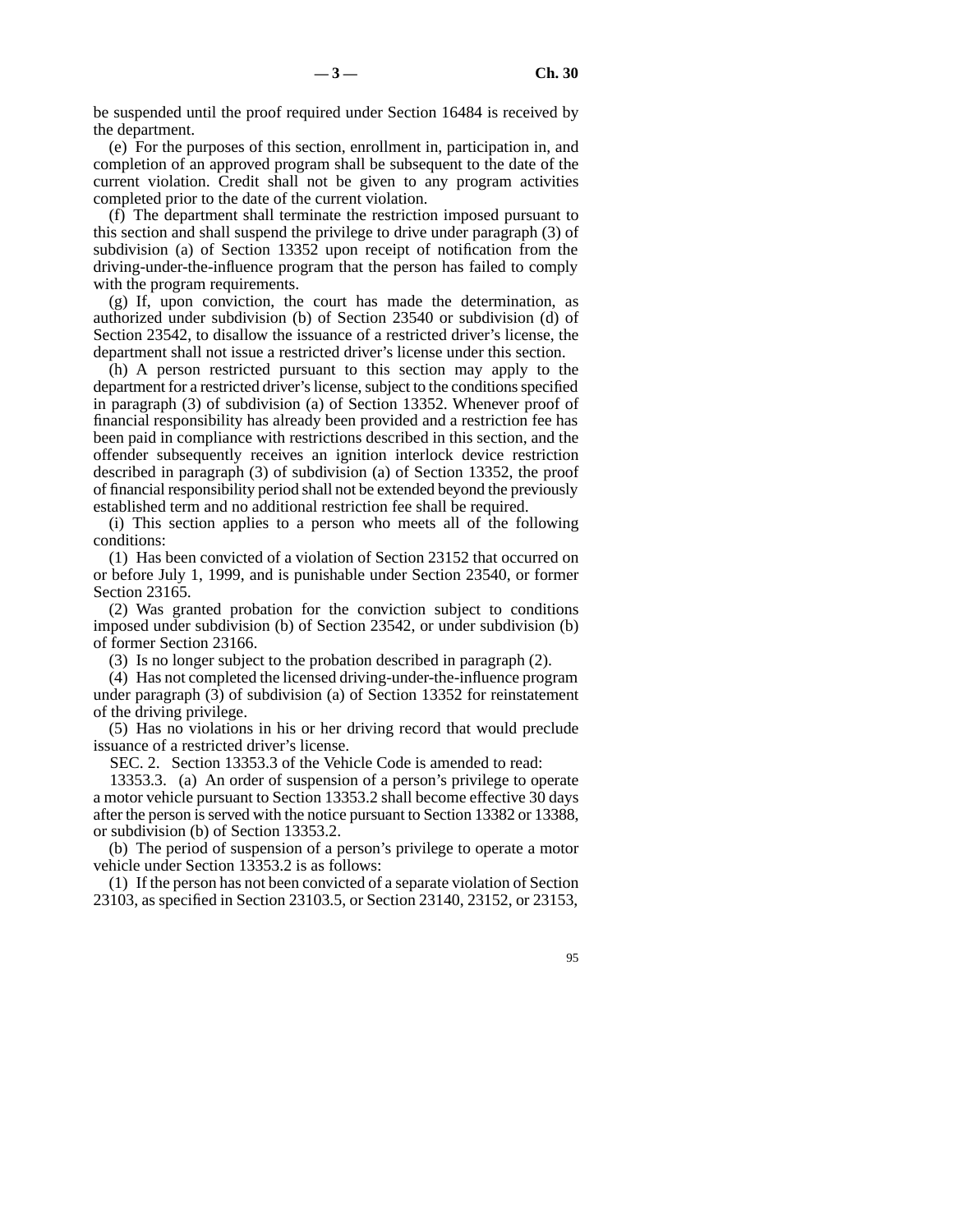or Section 191.5 or subdivision (a) of Section 192.5 of the Penal Code, the person has not been administratively determined to have refused chemical testing pursuant to Section 13353 or 13353.1, or the person has not been administratively determined to have been driving with an excessive concentration of alcohol pursuant to Section 13353.2 on a separate occasion, which offense or occurrence occurred within 10 years of the occasion in question, the person's privilege to operate a motor vehicle shall be suspended for four months.

(2) (A) If the person has been convicted of one or more separate violations of Section 23103, as specified in Section 23103.5, or Section 23140, 23152, or 23153, or Section 191.5 or subdivision (a) of Section 192.5 of the Penal Code, the person has been administratively determined to have refused chemical testing pursuant to Section 13353 or 13353.1, or the person has been administratively determined to have been driving with an excessive concentration of alcohol pursuant to Section 13353.2 on a separate occasion, which offense or occasion occurred within 10 years of the occasion in question, the person's privilege to operate a motor vehicle shall be suspended for one year, except as provided in subparagraph (B).

(B) The one-year suspension pursuant to subparagraph (A) shall terminate if the person has been convicted of a violation arising out of the same occurrence and all of the following conditions are met:

(i) The person is eligible for a restricted driver's license pursuant to Section 13352.

(ii) The person installs an ignition interlock device as required in Section 13352 for that restricted driver's license.

(iii) The person complies with all other applicable conditions of Section 13352 for a restricted driver's license.

(3) Notwithstanding any other provision of law, if a person has been administratively determined to have been driving in violation of Section 23136 or to have refused chemical testing pursuant to Section 13353.1, the period of suspension shall not be for less than one year.

(c) If a person's privilege to operate a motor vehicle is suspended pursuant to Section 13353.2 and the person is convicted of a violation of Section 23152 or 23153, including, but not limited to, a violation described in Section 23620, arising out of the same occurrence, both the suspension under Section 13353.2 and the suspension or revocation under Section 13352 shall be imposed, except that the periods of suspension or revocation shall run concurrently, and the total period of suspension or revocation shall not exceed the longer of the two suspension or revocation periods.

(d) For the purposes of this section, a conviction of an offense in any state, territory, or possession of the United States, the District of Columbia, the Commonwealth of Puerto Rico, or the Dominion of Canada that, if committed in this state, would be a violation of Section 23103, as specified in Section 23103.5, or Section 23140, 23152, or 23153, or Section 191.5 or subdivision (a) of Section 192.5 of the Penal Code, is a conviction of that particular section of the Vehicle Code or Penal Code.

SEC. 3. Section 23247 of the Vehicle Code is amended to read: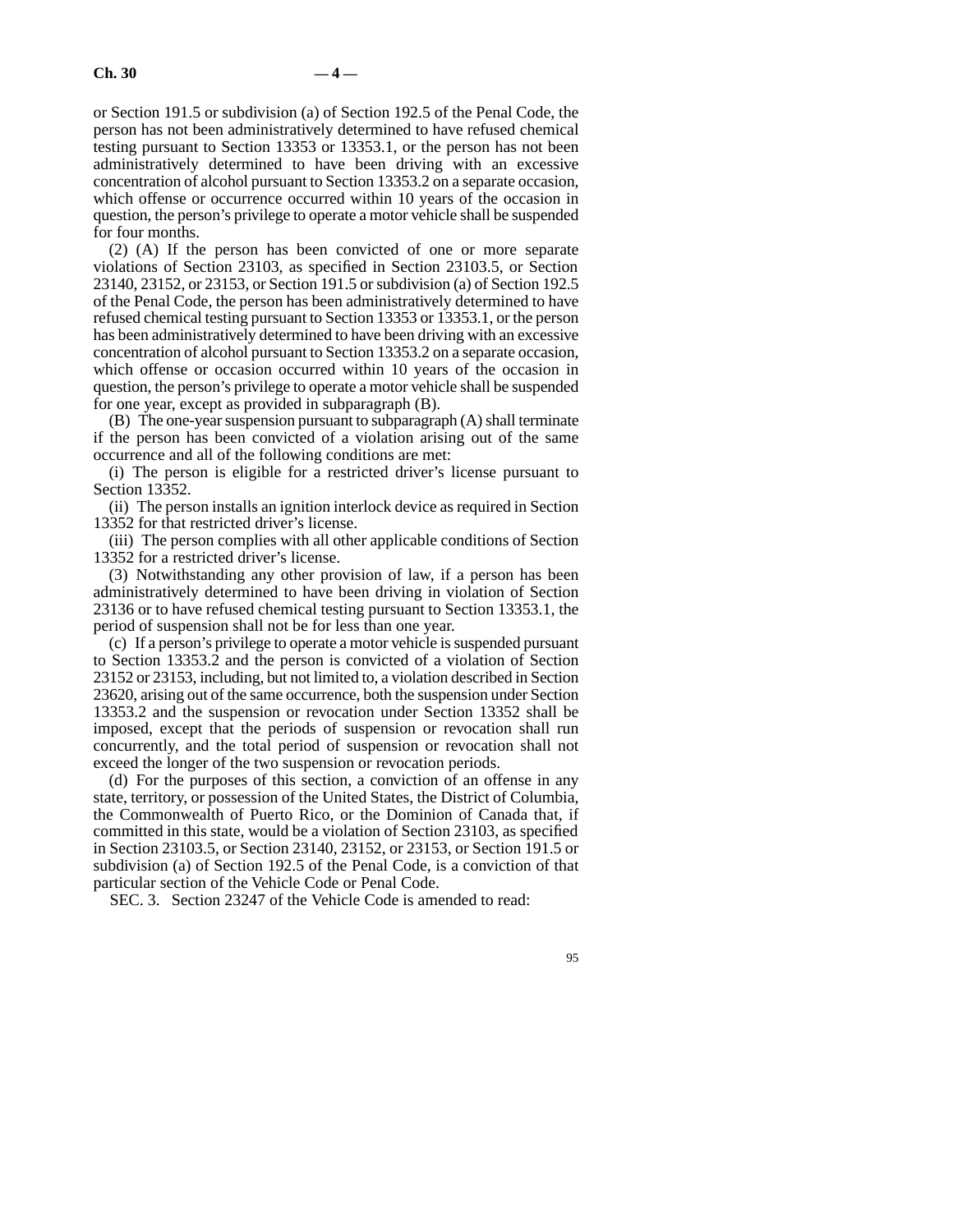23247. (a) It is unlawful for a person to knowingly rent, lease, or lend a motor vehicle to another person known to have had his or her driving privilege restricted as provided in Section 13352, 23575, or 23700, unless the vehicle is equipped with a functioning, certified ignition interlock device. A person, whose driving privilege is restricted pursuant to Section 13352, 23575, or 23700 shall notify any other person who rents, leases, or loans a motor vehicle to him or her of the driving restriction imposed under that section.

(b) It is unlawful for any person whose driving privilege is restricted pursuant to Section 13352, 23575, or 23700 to request or solicit any other person to blow into an ignition interlock device or to start a motor vehicle equipped with the device for the purpose of providing the person so restricted with an operable motor vehicle.

(c) It is unlawful to blow into an ignition interlock device or to start a motor vehicle equipped with the device for the purpose of providing an operable motor vehicle to a person whose driving privilege is restricted pursuant to Section 13352, 23575, or 23700.

(d) It is unlawful to remove, bypass, or tamper with, an ignition interlock device.

(e) It is unlawful for any person whose driving privilege is restricted pursuant to Section 13352, 23575, or 23700 to operate any vehicle not equipped with a functioning ignition interlock device.

(f) Any person convicted of a violation of this section shall be punished by imprisonment in the county jail for not more than six months or by a fine of not more than five thousand dollars (\$5,000), or by both that fine and imprisonment.

(g) (1) If any person whose driving privilege is restricted pursuant to Section 13352 is convicted of a violation of subdivision (e), the court shall notify the Department of Motor Vehicles, which shall immediately terminate the restriction and shall suspend or revoke the person's driving privilege for the remaining period of the originating suspension or revocation and until all reinstatement requirements in Section 13352 are met.

(2) If any person who is restricted pursuant to subdivision (a) or (*l*) of Section 23575 or Section 23700 is convicted of a violation of subdivision (e), the department shall suspend the person's driving privilege for one year from the date of the conviction.

(h) Notwithstanding any other provision of law, if a vehicle in which an ignition interlock device has been installed is impounded, the manufacturer or installer of the device shall have the right to remove the device from the vehicle during normal business hours. No charge shall be imposed for the removal of the device nor shall the manufacturer or installer be liable for any removal, towing, impoundment, storage, release, or administrative costs or penalties associated with the impoundment. Upon request, the person seeking to remove the device shall present documentation to justify removal of the device from the vehicle. Any damage to the vehicle resulting from the removal of the device is the responsibility of the person removing it.